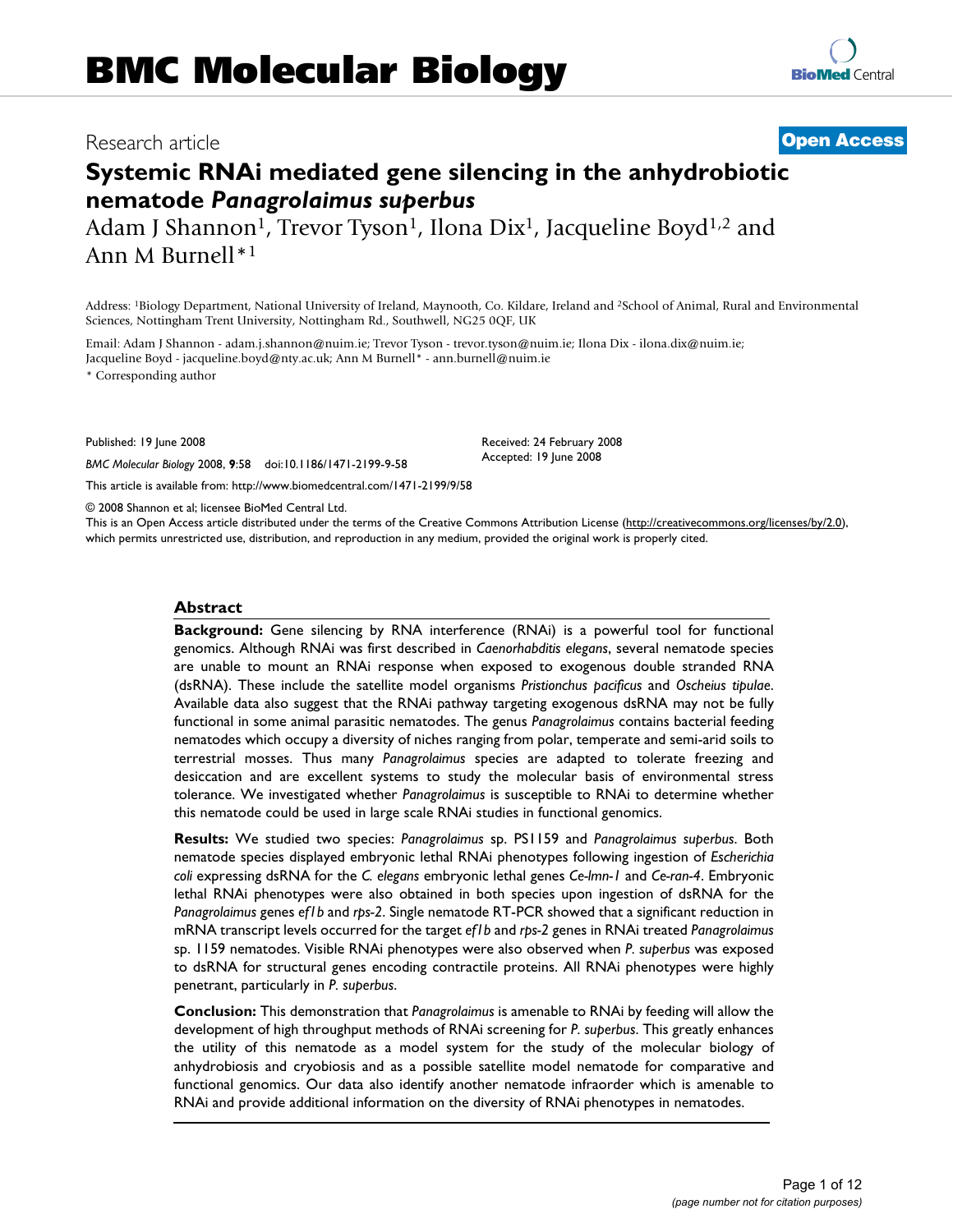## **Background**

RNA interference (RNAi) was first described in the nematode *Caenorhabditis elegans* [1,2], when it was found that the injection of double-stranded RNA (dsRNA) into a hermaphrodite worm resulted in the degradation of endogenous mRNA corresponding in sequence to the injected dsRNA. This resulted in a loss of function phenotype for the target gene. Potent RNAi effects can also be achieved in *C. elegans* by soaking the nematodes in a dsRNA solution [[3](#page-9-0)] or by feeding the nematodes on bacteria engineered to express dsRNA of the target gene [4]. The potential for RNAi by feeding to be used in a large scale manner for functional genomics was demonstrated by the construction of a feeding library corresponding to 86% of the 19,000 predicted genes in *C. elegans* [5]. This library has already been screened for genes involved in a wide range of biological processes including development [6,7], ageing  $[8-10]$ , cell biology  $[11,12]$  $[11,12]$  and neurobiology [13].

RNAi effects have now been detected in all eukaryote groups; phylogenetic analyses suggest that the main components of the RNAi machinery can be traced back to the last common ancestor of the eukaryotes [14]. Gene silencing by RNAi is the outcome of a complex co-ordinated process. Many of the essential proteins involved in this process have been identified. RNAi is initiated by the cleavage of exogenous dsRNA into short interfering RNAs (siRNAs) by a dsRNA-specific RNAse enzyme Dicer [15]. These double-stranded  $\sim$ 21 nucleotide siRNAs interact with, and activate, a multiprotein RNA-induced silencing complex (RISC) and the activated RISC then recognises and cleaves RNA molecules homologous to the interfering siRNA [\[16,](#page-10-1)17]. Gene silencing via RNAi can also be triggered by endogenous double stranded micro RNAs (miR-NAs) which regulate gene expression at the posttranscriptional level in metazoans [18] and plants [19]. RNAi-related mechanisms are also involved in heterochromatin formation [20,21].

Although the core features of the RNAi response are conserved among eukaryotes, several taxon-specific variations occur. Taxa differ in their ability to take up dsRNA, to transmit siRNA systemically to other tissues and in the magnitude and duration of the RNAi response. While various cell types can efficiently take up dsRNA in *Drosophila melanogaster* [22], the response is cell autonomous and the flies are unable to produce a systemic response to the localized introduction of dsRNA [23]. Naturally occurring systemic transmission of siRNAs also appears to be absent from vertebrates. Other organisms including *C. elegans* [1], the insect parasitic nematode *Heterorhabditis bacteriophora* [24], the planarian worm *Schmidtea mediterranea* [25], the coelenterate *Hydra* [26], insect species including a grasshopper [27] and cockroach [[28\]](#page-10-2) and several plant

species [29-32] have the ability to generate a systemic RNAi response. In *C. elegans* two genes *sid-1* and *sid-2* are required for the uptake of dsRNA from the intestine (sid = systemic RNAi-deficient) [\[33,](#page-10-3)34]. SID-1 is a multispan transmembrane protein which appears to function as a channel for the diffusion of dsRNA [[33,](#page-10-3)35], and expression of nematode SID-1 in *Drosophila* cells which lack a *sid-1* homolog resulted in the rapid import of dsRNA into the cells [35]. Although *sid-2* mutants fail to show a systemic RNAi response to ingested dsDNA, the injection of dsRNA into the pseudocoel of these mutants generated a strong systemic RNAi response in the treated worms [34]. SID-2 encodes a single-pass transmembrane protein which is expressed in the membranes of the intestine lumen and although its mode of action has yet to be determined, SID-2 is an essential requirement for environmental RNAi in *C. elegans* [34].

Because of the complexity of the dsRNAi pathway, the loss of a specific RNAi component protein or the occurrence of mutations may lead to the lack of a systemic RNAi response. Exogenous dsRNAi function has been lost from specific lineages such as *Saccharomyces cerevisiae* [14] and *Trypanosoma cruzi* [36]. Lack of both a systemic and a cellautonomous RNAi response to injected dsRNA was also observed in the free living nematodes *Oscheius tipulae* [37,38] and *Pristionchus pacificus* [39,40]. Testing of strains within the *Caenorhabditis* clade for susceptibility to RNAi by different delivery methods indicated that most strains are capable of a systemic RNAi response if dsRNA is delivered via microinjection, however six of the eight *Caenorhabditis* species tested, including *C. briggsae*, were resistant to dsRNAi via soaking or feeding [34,41]. When SID-2 from *C. elegans* was expressed in *C. briggsae* it conferred sensitivity to RNAi by soaking [34]. A naturally occurring strain of *C. elegans* from Hawaii was found to be resistant to RNAi by feeding or injection of germlineexpressed genes and this defect was the result of mutations in the Argonaute gene *ppw-1* [42]. The minimum defining feature of a RISC complex is that it contains one Argonaute family member and a small-RNA guide strand [43]. The Argonaute gene family contains 20 members in *C. elegans* [44], which suggests that several distinct RISC complexes may be formed in this organism. Resistance or partial resistance to RNAi has also been demonstrated in animal parasitic nematode species such as *Haemonchus contortus* [45] and *Ostertagia ostertagi* [46]. This resistance to RNAi may be due to difficulties in developing suitable *in vitro* culture conditions and delivery methods for these parasites, but the available data suggest that the RNAi pathway may not be fully functional in some animal parasitic nematodes [47]. By contrast, several plant parasitic nematode species are susceptible to RNAi, including the nematodes *Heterodera glycines* and *Globodera pallida* [48] and *Meloidogyne incognita* [49]. Viney and Thompson [50]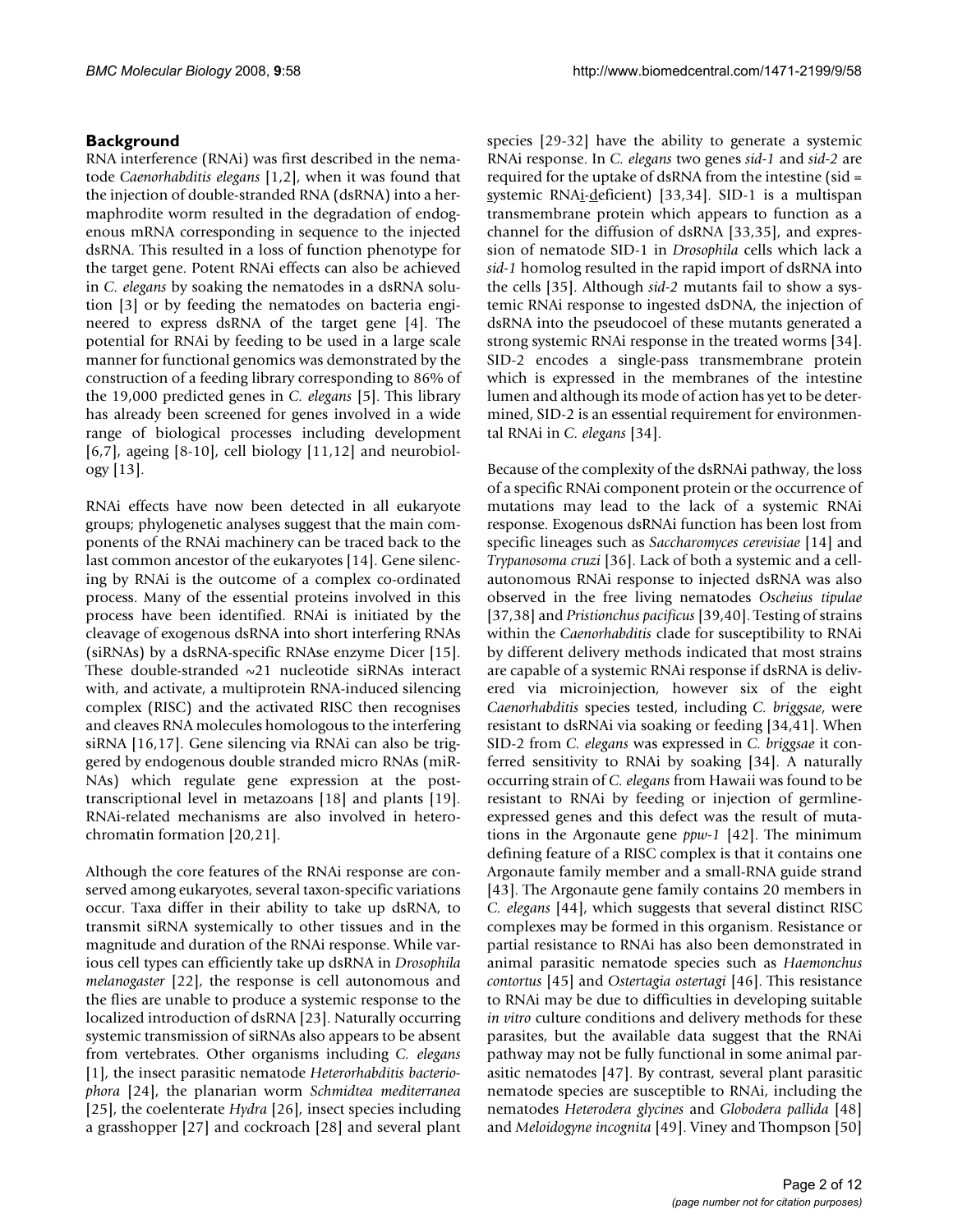propose that the limited success of RNAi in animal parasitic nematodes to date might be circumvented if, instead of the soaking protocols currently in use, the dsRNA were delivered to the worms' pseudocoel. Alternatively it may be necessary to genetically engineer animal parasitic nematodes to express the *sid-1* and *sid-2* genes from *C. elegans* [50].

Native *Drosophila* S2 cells lack a SID-1 homolog, however these cells become competent to take up dsRNA when exposed to brief serum starvation in the presence of dsRNA, followed by incubation in medium containing serum [22[,51](#page-10-4)]. Systemic RNAi effects in *C. elegans* body wall muscles are also enhanced by starvation [[33](#page-10-3)]. Observations in *C. elegans* and *Drosophila* suggest that environmental or physiological signals may be important in the uptake and spread of dsRNA. Using an RNAi approach Saleh *et al.* [52] have shown that dsRNA is taken up in serum starved *Drosophila* S2 cells by receptor mediated endocytosis and these authors demonstrated that a functional intracellular vesicle transport system is also required for systemic RNAi in *C. elegans*. It has been hypothesized that an RNAi response to exogenous dsRNA evolved as a defence against infectious transposons and viruses [53,54]. Many viruses encode viral suppressors of RNA silencing (VSRs) to counteract the hosts' defence against viral encoded dsRNAs [55]. VSRs target several of the key steps in the RNA silencing pathway and VSRs encoded by viruses of different families often share no homology at the primary amino acid sequence level [55]. Pharmacological evidence suggests that in serum starved *Drosophila* S2 cells dsRNA uptake is mediated by pattern recognition receptors of the scavenger-receptor family [52], a family of receptors with roles in the innate immune response [56]. The ability to mount a systemic RNAi response to ingested dsRNA is absent in many *Caenorhabditis* species and it is also poorly developed in animal parasitic nematodes, and both systemic and cell autonomous RNAi are absent in the nematodes *P. pacificus* and *O. tipulae*. In contrast *C. elegans, H. bacteriophora* and several species of plant parasitic nematodes are susceptible to RNAi from environmentally supplied dsRNA. This phenotypic variability among nematodes may result from differing niche-specific selective pressures affecting environmental RNAi and the innate immune response.

We have previously shown that the free living bacterial feeding nematode *Panagrolaimus superbus* is a suitable model for studies on the molecular basis of anhydrobiosis because of its remarkable ability to survive extreme desiccation [[57\]](#page-10-5). As a bacterial feeder, *Panagrolaimus* can be readily cultured in the laboratory with *E. coli* as a food source, using methods developed for *C. elegans* [58]. We therefore investigated whether *Panagrolaimus* is susceptible to RNAi by feeding. Our results show that potent and

specific RNAi effects can be achieved in *Panagrolaimus* by feeding it on *E. coli* expressing dsRNA for genes with essential conserved functions. This demonstration that *Panagrolaimus* is amenable to RNAi by feeding will allow the development of high throughput methods of RNAi screening for *P. superbus* and further enhance the utility of this nematode as a model system for the study of the molecular biology of anhydrobiosis, and as a possible satellite model nematode for comparative and functional genomics.

## **Results and Discussion**

#### **Panagrolaimus** *fed with* **E. coli** *expressing dsRNA for* **C. elegans** *embryonic lethal genes give rise to progeny with highly penetrant embryonic lethal phenotypes*

We tested two species of *Panagrolaimus* for RNAi effects using *E. coli* clones from a *C. elegans* feeding library [\[59](#page-10-6)]. The selected clones contained inserts from the genes *Celmn-1* (DY3.2) and *Ce-ran-4* (R05D11.3). The functions of these genes are conserved among eukaryotes and they yield severe embryonic lethal RNAi phenotypes in *C. elegans* [\[59](#page-10-6)]. The *C. elegans* genome contains a single lamin gene, *lmn-1* which encodes a nuclear lamin protein [60]. Previous RNAi studies have shown that *C. elegans lmn-1 (RNAi)* embryos have defects in chromatin organization, cell cycle progression and chromosome segregation [60] and that embryogenesis is halted before the embryo is enclosed by epidermal tissue [6]. The *Ce-lmn-1 (RNAi) Panagrolaimus* embryos show similar defects to those described for *C. elegans* and the terminal arrest phenotype is similar in both nematode genera (Figure 1A, 1D, 1G). *Ce-ran-4* encodes an ortholog of nuclear transport factor 2 [61] which is responsible for importing the Ras-related nuclear protein RanGDP into the nucleus [62]. Ran is an essential component in the transport of many proteins and nucleic acids between the nucleus and the cytoplasm [63]. RNAi of *ran-4* in *C. elegans* resulted in an embryonic lethal phenotype in which the embryos arrested as a multicellular mass (<200 cells) and the nuclear membranes were indistinct [6,61]. The terminal arrest phenotypes of *Ce-ran-4 (RNAi)* embryos in *Panagrolaimus* were also similar to those of *C. elegans* (Figure 1B, 1E, 1H). Although embryonic lethal RNAi phenotypes were observed for both species of *Panagrolaimus*, the RNAi effect showed greater penetrance in *P. superbus* than in *Panagrolaimus* sp. 1159 (Figure 2). From Figure 2 it can also be seen that the penetrance of the heterologous RNAi effect observed in *P. superbus* for both dsRNA constructs was comparable to penetrance of the RNAi phenotypes observed in *C. elegans* which had been treated with homologous dsRNA constructs. All three species tested (*C. elegans*, *Panagrolaimus* sp. PS1159 and *P. superbus*) showed significant differences in the percentage dead embryos between the experimental and control populations for both target genes tested (Two sample T-Test,  $P = 0.00$ ).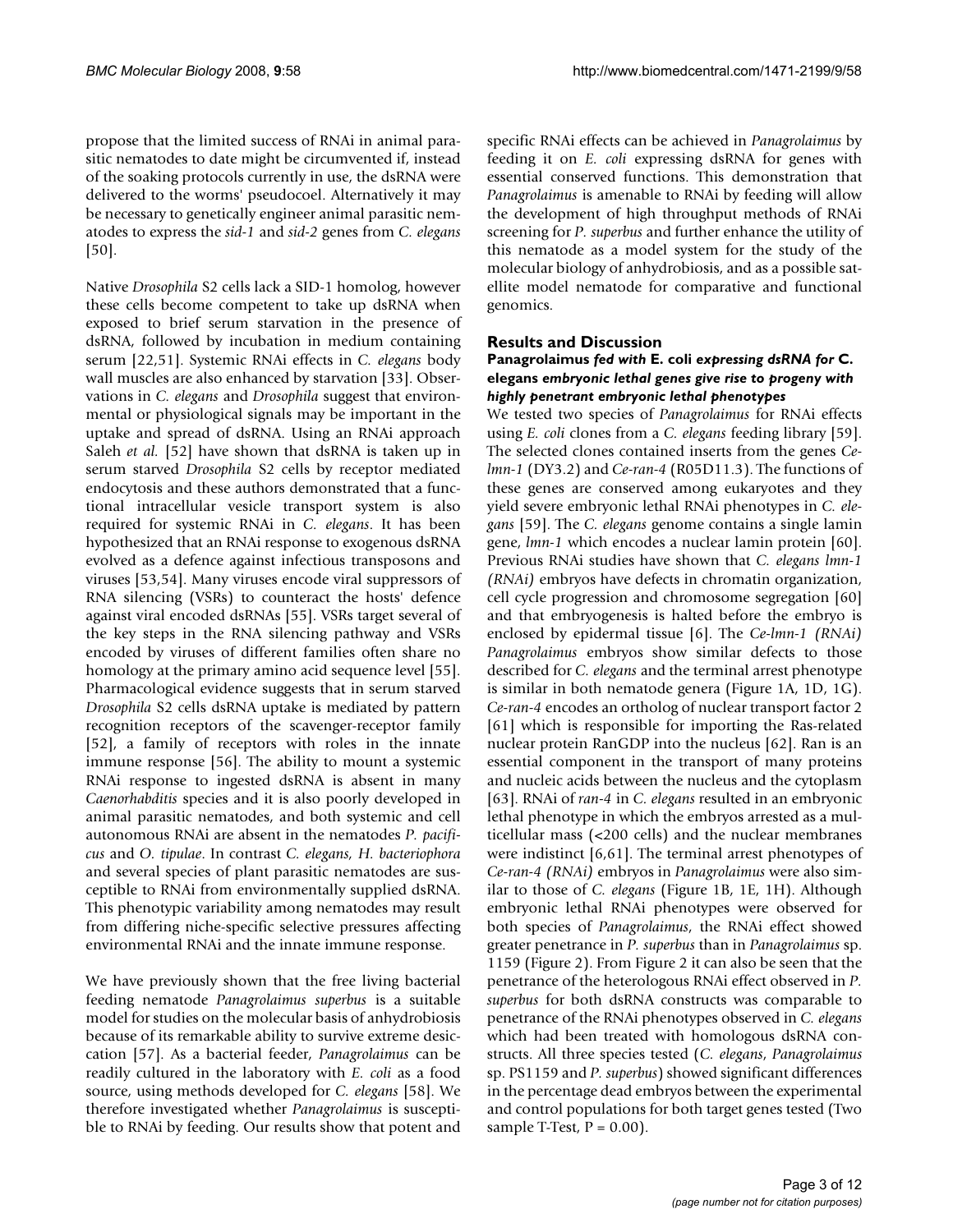

#### **Figure I**

**The RNAi phenotypes obtained among the progeny of** *Panagrolaimus* **females fed on** *E. coli* **clones expressing dsRNA for the** *Caenorhabaditis elegans* **for the embryonic lethal genes** *Ce-lmn-1* **and** *Ce-ran-4*. (A) Embryo from a *P. superbus* female fed on *Ce-lmn-1*; (B) Embryo from a *P. superbus* female fed on *Ce-ran-4*; (C) Control embryo from *P. superbus* fed on *E. coli* containing the empty L4440 plasmid vector; (D) Embryo from a *Panagrolaimus* sp. PS1159 female fed on *Ce-lmn-1*; (E) Embryo from a *Panagrolaimus* sp. PS1159 female fed on *Ce-ran-4*; (F) Control embryo from *Panagrolaimus* sp. PS1159 fed on *E. coli* containing the empty L4440 plasmid vector; (G) Embryo from a *C. elegans* female fed on *Ce-lmn-1*; (H) Embryo from a *C. elegans*  female fed on *Ce-ran-4*; (I) Control embryo from *C. elegans*  fed on *E. coli* containing the empty L4440 plasmid vector. The scale bar represents 30 μM.

#### *Embryonic lethal RNAi phenotypes obtained by feeding*  **Panagrolaimus** *with* **E. coli** *expressing dsRNA for*  **Panagrolaimus** *genes*

*E. coli* feeding strains were constructed using sequences for two genes from *Panagrolaimus* sp. PS1159 whose orthologs have embryonic lethal RNAi phenotypes in *C. elegans*. These were the *elongation factor 1-beta (ef1b)* gene and the ribosomal protein small subunit S2 (*rps-2*) gene. The *Ce-rps-2* gene demonstrated both a sterile maternal RNAi phenotype [[64\]](#page-11-0) and an embryonic lethal RNAi phenotype in *C. elegans* [\[65](#page-11-1)]. The *Panagrolaimus rps-2* gene also yielded an embryonic lethal RNAi phenotype in both *Panagrolaimus* species tested (Figure 3A), with a significant difference in percentage dead embryos between the experimental and control populations in both cases (Two sample T-Test,  $P = 0.00$ ). Here also the heterologous RNAi effect in *P. superbus* (80% embryonic lethality) was



#### Figure 2

**The penetrance of the dsRNAi embryonic lethal phenotypes observed among the progeny of** *C. elegans***,** *P. superbus* **and** *Panagrolaimus* **sp. PS1159 following ingestion of** *E. coli* **expressing dsRNA for the embryonic lethal genes** *Ce-lmn-1* **and** *Ce-ran-4*. (A) The percentage of embryonic lethal RNAi phenotypes observed in progeny of nematodes exposed to *Ce-ran-4*; (B) The percentage of embryonic lethal RNAi phenotypes observed in progeny of nematodes exposed to *Ce-lmn-1*. For both genes tested the control nematodes were fed on *E. coli* containing the empty L4440 plasmid vector. Data are presented as the mean and standard error of the mean of a minimum of 5 biological replicates, each replicate count containing a minimum of 50 embryos. \*\*\**P* < 0.001; \*\**P* < 0.01 as compared to controls using a 2-tailed T test.

stronger than the homologous RNAi effect in *Panagrolaimus* sp. PS1159 (38% embryonic lethality). The average number of eggs laid per female nematode was compared for the control and RNAi treated *Panagrolaimus* populations and a Two sample T-Test  $(p = 0.62)$  did not reveal any significant difference in fecundity between the populations. The dsRNAi embryonic lethal phenotype for the *Panagrolaimus* sp. PS1159 *ef1b* gene also showed a stronger heterologous RNAi effect in *P. superbus* (53% embryonic lethality) than the homologous RNAi effect in *Panagrolaimus* sp. PS1159 (39% embryonic lethality),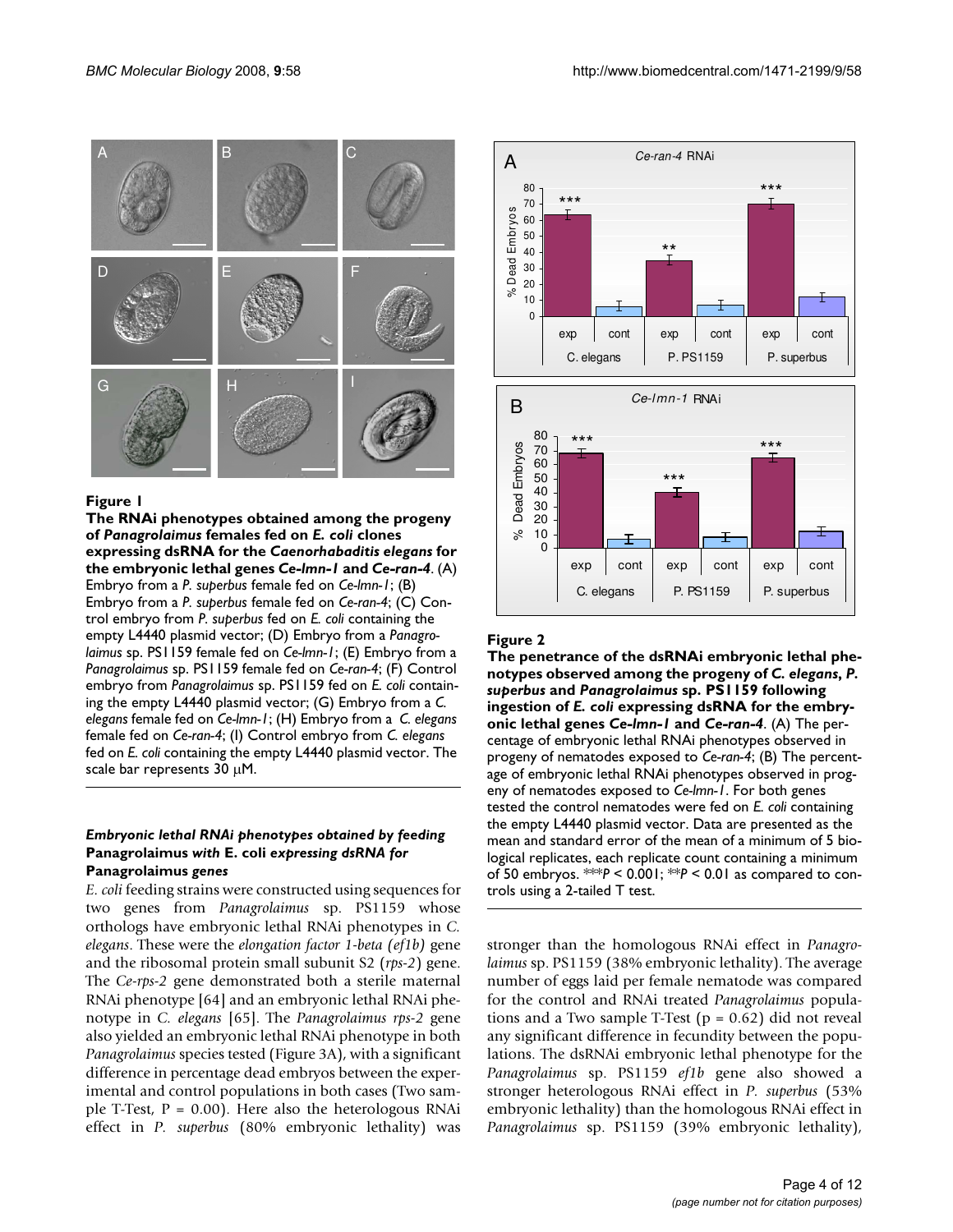

#### Figure 3

**The percentage of embryonic lethal RNAi phenotypes obtained by feeding** *P. superbus* **and** *Panagrolaimus* **sp. PS1159 on** *E. coli* **feeding clones expressing dsRNA for the** *ef1b* **and** *rps-2* **genes from** *Panagrolaimus* **sp. PS1159**. (A) The percentage of embryonic lethal progeny observed among the progeny of female nematodes exposed to dsRNA for *P-rps-2*; (B) The percentage of embryonic lethal progeny observed in nematodes exposed to dsRNA for *P-ef1b*. For both genes tested the control nematodes were fed on *E. coli* containing the empty L4440 plasmid vector. Data are presented as the mean and standard error of the mean of a minimum of 5 biological replicates, each replicate containing a minimum of 20 embryos \*\*\**P* < 0.001; \*\**P*  < 0.01 as compared to controls using a 2-tailed T test.

however there was a significant difference in the percentage of dead embryos between the experimental and control populations in both nematode species (Two sample T-Test,  $P = 0.00$ ).

#### *Exposure of* **Panagrolaimus** *sp. PS1159 to homologous dsRNA by feeding results in a reduction of mRNA transcript levels for the target genes*

Single nematode RT-PCR (Figure 4) showed that a reduction in mRNA transcript levels occurred for the target genes in the RNAi treated *Panagrolaimus* sp. PS1159 nematodes. For the *ef1b* gene the reduction in transcript level was 30% that of the controls while for the *rps-2* gene the mRNA transcript levels were reduced to 55% of the controls (Figure 4C, D). There was no significant difference between the treated and control worms in the mRNA transcript levels for the D3 segment of the nuclear large subunit rRNA gene which was used as an internal control. This indicates that the dsRNAi effect in *Panagrolaimus* is specific for the targeted genes.

#### *Exposing* **Panagrolaimus superbus** *to homologous dsRNA for genes encoding contractile proteins results in potent and highly penetrant locomotor and growth defects*

*E. coli* feeding strains were constructed for two genes from *Panagrolaimus suprbus* whose *C. elegans* orthologs encode contractile proteins. These genes were *Psu-ifb-1* and *Psuact-2*. Each of these genes has multiple RNAi phenotypes in *C. elegans*. The *Ce-ifb-1* gene encodes two isoforms of a cytoplasmic intermediate filament protein that are expressed in the hypodermal cells of *C. elegans*, where they form attachment structures which connect the muscles to the cuticle [66]. These attachment structures transmit the contractile forces generated by the body muscles across the hypodermis to the cuticle. In *C. elegans* both IFB-1 isoforms have roles in epidermal morphogenesis and muscle attachment [\[67](#page-11-2)]. *C. elegans* larvae exposed to *ifb-1* RNAi by feeding displayed a paralysis phenotype in which the hypodermis becomes detached from the cuticle [\[68](#page-11-3)]. Exposure of *P. superbus* L1 larvae to *Psu-ifb-1* dsRNA by feeding resulted in a larval arrest and paralysis phenotype (Figure 5A). The phenotype was highly penetrant and the treated larvae were severely paralysed. Microscopic observations revealed waves or ripples of muscle contraction moving from the anterior to the posterior of the immobile worms, indicating that the contractile forces generated by the muscles were not being transmitted to the cuticle.

The *C. elegans* genome encodes five highly conserved actin genes. ACT-1, -2, -3 and -4 all share 99% amino acid identity, while ACT-5, the most divergent, shares 93% identity with the other actin isoforms [[69](#page-11-4)]. The *act-1, -2, -3* and *-4* genes function primarily in muscle and myofilament containing cells in *C. elegans* [\[69](#page-11-4),[70](#page-11-5)], while *act-5* expression is restricted to cells which contain microvilli [71]. A variety of mutant and RNAi phenotypes have been associated with impared actin gene function in *C. elegans*, including defects in embryonic cell division [72], defects in muscle contractile function [[73\]](#page-11-6) including pharyngeal function [74], and growth defects [71]. *P. superbus* larvae grown on *E. coli* expressing *Psu-act-2* dsRNA displayed severe larval lethal, larval arrest, and paralysed phenotypes (Figure 5B). The treated larvae were unable to grow beyond the first or second larval stages. The worms were immobile, although pharyngeal function appeared to be retained.

#### **Panagrolaimus***: a potential satellite model nematode for functional genomics*

Comparative studies show that extensive genetic diversity occurs within the Phylum Nematoda [75[,76](#page-11-7)]. Conse-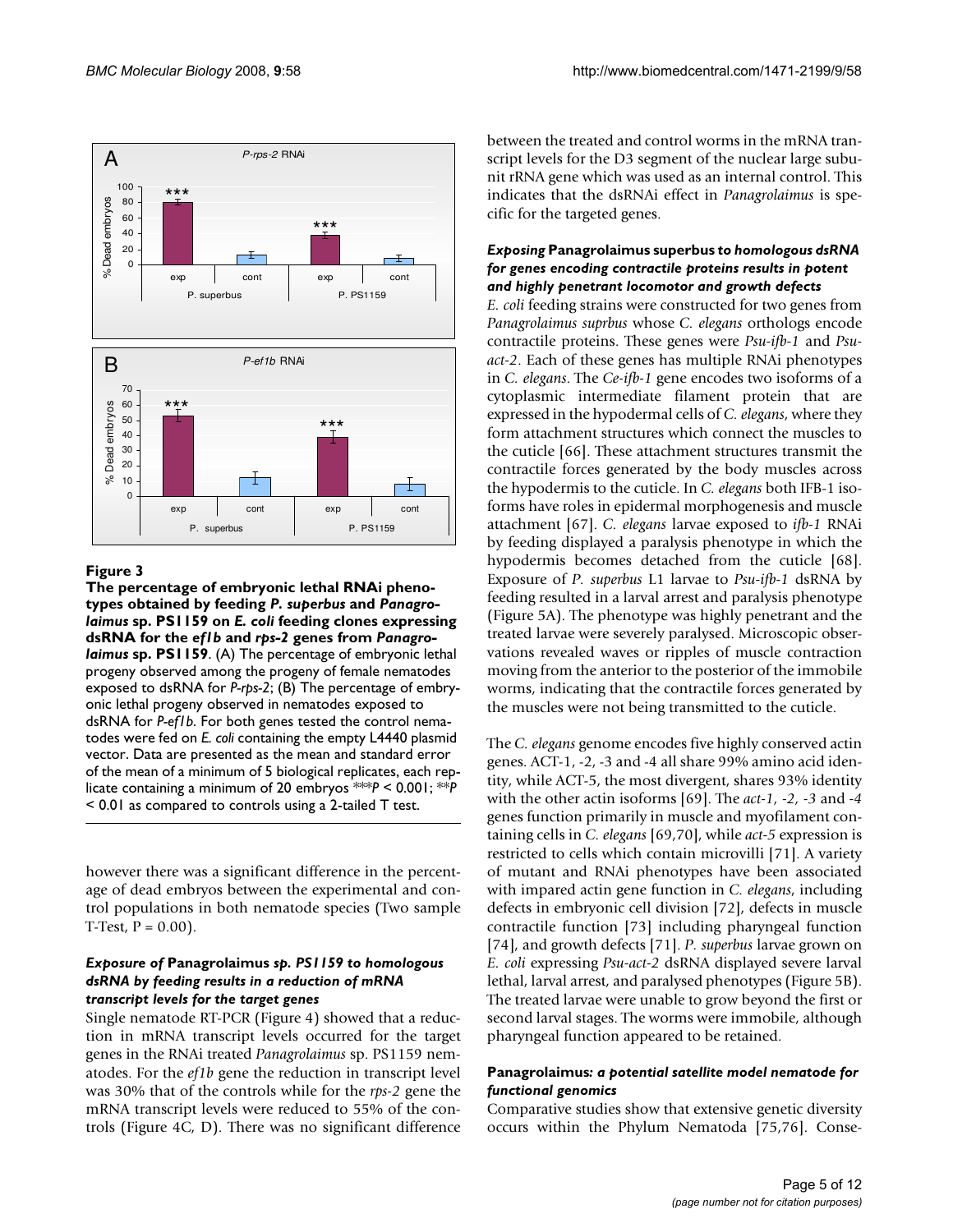

## Single nematode RT-PCR to asse sp. PS1159 nematodes **Figure 4** ss transcript levels for the *P-ef1b* and *P-rps-2* genes in control and RNAi treated *Panagrolaimus*

**Single nematode RT-PCR to assess transcript levels for the** *P-ef1b* **and** *P-rps-2* **genes in control and RNAi treated** *Panagrolaimus* **sp. PS1159 nematodes.** RNA was isolated from individual nematodes whose progeny showed a positive RNAi phenotype and from individual control nematodes fed on *E. coli* containing the empty L4440 plasmid vector. Transcript levels were determined by RT-PCR for the target gene and for the *rRNA D3* gene (which served as an internal control). (A) Transcript levels for the *P-ef1b* and *rRNA D3* genes in individual *Panagrolaimus* sp. PS1159 adult females fed on *E. coli*  expressing *P-ef1b* dsRNA (each of the three replicates corresponds to a separate nematode); (B) Transcript levels for the *P-rps-2* and *rRNA D3* genes in individual *Panagrolaimus* sp. PS1159 females fed on *E. coli* expressing *P-rps-2* dsRNA (each of the three replicates corresponds to a separate nematode); (C, D) Quantification of the RT-PCR products for the *P-ef1b* and *P-rps-2* genes in control and RNAi treated *Panagrolaimus* sp. PS1159 nematodes. The band intensities are given in ImageQuant™ machine units (imu).

quently it is not always possible to extrapolate from the model nematode *C. elegans* to other members of the Phylum Nematoda; studies in additional representative nematode species are often necessary. Several additional species of plant and animal parasitic nematodes have been selected as model organisms. Comparative studies are also carried out on other species in the *Caenorhabditis* clade [\[76](#page-11-7),77] and on the free-living bacterial feeding nematodes *Oeschius tipulae* [38,78] and *Pristionchus pacificus* [40,[79\]](#page-11-8). Neither *O. tipulae* nor *P. pacificus* (both members of the suborder Rhabditina) display gene silencing in response to exogenous dsRNA. However injection of antisense morpholino DNA oligonucleotides into both of these satellite models results in a partial inactivation of the corresponding gene product [37] or in phenotypes with low penetrance [39]. Morpholino antisense oligonucleotides block mRNA translation when complementary to the 5' untranslated region of the target gene or to the first 25 bases downstream of the start codon, and they achieve their effect by preventing ribosomal binding [\[80](#page-11-9)]. The use of morpholinos presents difficulties for highthroughput gene knockout experiments because of the need for specific sequence information at the 5' end of the gene, the requirement for a means of delivery of the oligonucleotides to the target cells, and the lack of a systemic response.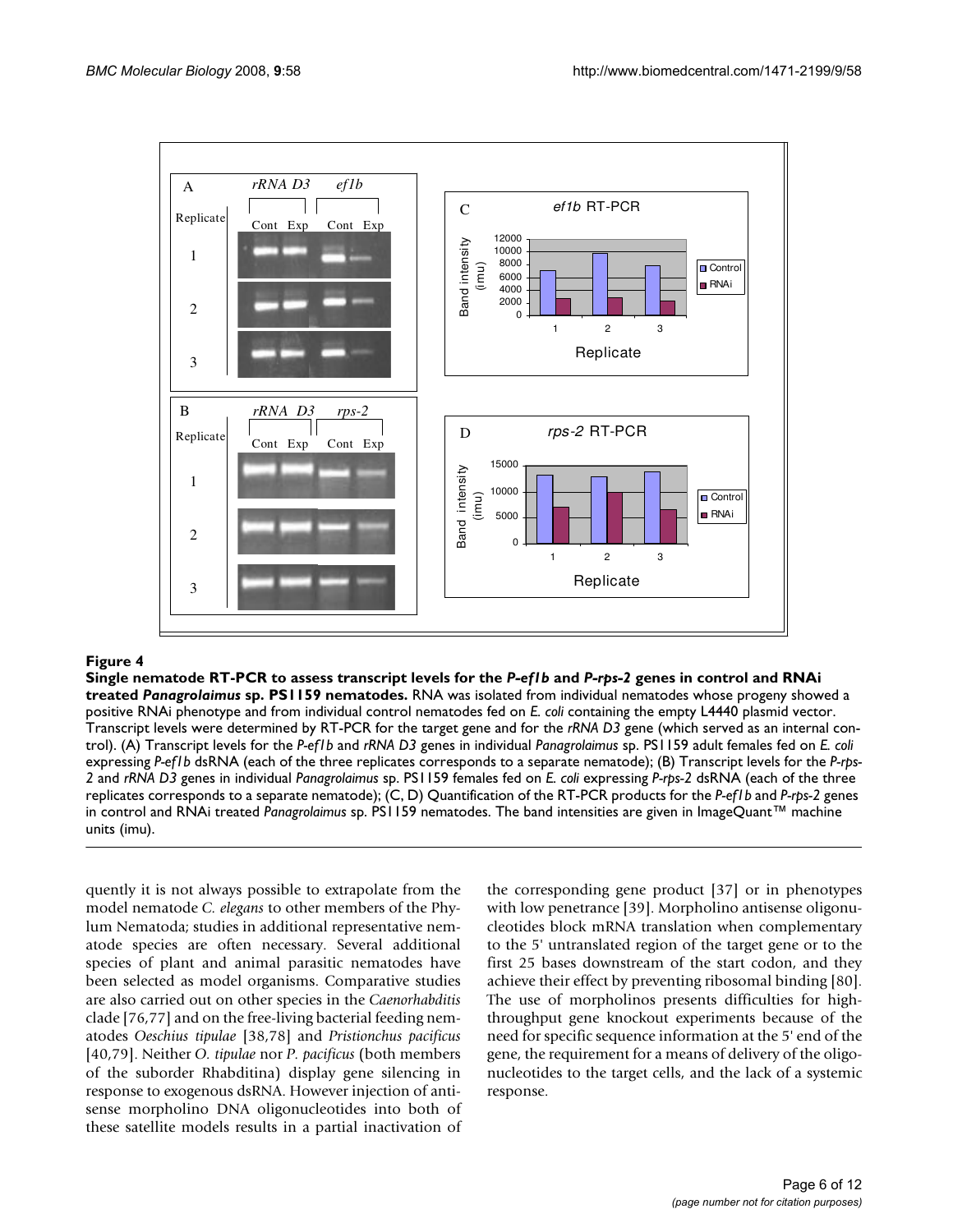

#### *P. superbus* **Figure 5** Larval arrest phenotypes obtained by plating genes encoding contractile proteins*P. superbus* eggs onto agar plates containing a lawn of *E. coli* expressing dsRNA for

**Larval arrest phenotypes obtained by plating** *P. superbus* **eggs onto agar plates containing a lawn of** *E. coli*  **expressing dsRNA for** *P. superbus* **genes encoding contractile proteins**. (A) dsRNAi phenotype for *Psu-ifb-1* (cytoplasmic intermediate filament protein) and (B) dsRNAi phenotype for *Psu-act-2* (actin-2). These images were taken 9 days post hatching. By this time the control embryos which had been plated onto agar plates containing a lawn of *E. coli* containing the empty L4440 plasmid vector had reached adulthood (C). The scale bar represents 100  $\mu$ M.

We have previously shown that *Panagrolaimus* is a suitable model for studies on the molecular basis of anhydrobiosis [[57](#page-10-5)]. Panagrolaimid nematodes occupy a diversity of niches ranging from polar, temperate and semi-arid soils to terrestrial mosses. Thus many *Panagrolaimus* species are adapted to tolerate freezing and desiccation [81-83]. Our current data show that when fed on *E. coli* expressing dsRNA targeting *Panagrolaimus* genes the nematode mounts a potent and specific systemic RNAi response. This makes *Panagrolaimus* an ideal system with which to carry out high-throughput RNAi screens for studies on the molecular basis of anhydrobiosis and cryobiosis. *Panagrolaimus* is a member of the suborder Tylenchina of the Order Rhabditida and thus it is more distantly related to *C. elegans* than *Oeschius* or *Pristionchus* (Figure 6). The Suborder Tylenchina contains three major lineages [84]: the Panagrolaimorpha which includes the free living bacterial feeding panagrolaimids as well as the zooparasitic strongyloids and steinernematids; the Cephalobomorpha, bacterial feeding nematodes that, like the panagrolaimaids, have a widespread distribution and are capable of surviving in extremely dry and cold environments and the Tylenchomorpha, a group of plant parasites and fungal feeders which frequently has anhydrobiotic encysted infective stages (e.g. *Globodera*, *Meliodogyne*), as well as species which can enter anhydrobiosis throughout most or all of their life cycle (e.g. *Aphelencus avenae*). Within the genus *Panagrolaimus* several changes in reproductive mode have occurred. Examples of gonochoristic (male female), hermaphroditic (self-fertilization), and parthenogenetic (development of unfertilized eggs) reproduction have been reported [85]. Thus *Panagrolaimus* is an excellent model system to study the evolutionary origins and developmental consequences of parthenogenetic reproduction. Being closely related to the zooparasitic strongyloids and steinernematids and the plant parasitic tylenchid nematodes, *Panagrolaimus* could also be used in comparative genomic approaches to study the evolution of parasitic lifestyles.

#### **Conclusion**

Our results show that potent and specific RNAi effects can be achieved in two species of *Panagrolaimus* by feeding them on *E. coli* expressing dsRNA for genes with essential conserved functions. RNAi was first described in the nematode *C. elegans*, however some nematode species are refractory to RNAi, including *O. tipulae* [37,38], *P. pacificus* [39], several species of *Caenorhabdtis* [34,41] and some animal parasitic nematodes such as *H. contortus* [45] and *O. ostertagi* [46]. In contrast many species of plant parasitic nematodes have potent RNAi responses to exogenous RNAi [48,49]. Here we show that two species of *Panagrolaimus* are amenable to RNAi by feeding. *Panagrolaimus* is a soil dwelling bacterial feeding nematode, as are *C. elegans*, *P. pacificus* and *O. tipulae*, but as a member of the suborder Tylenchina *Pangarolaimus* is more distantly related to *C. elegans* than *Oeschius* or *Pristionchus*. Thus our data identify another nematode infraorder which is amenable to RNAi and provide additional information on the diversity of RNAi phenotypes in nematodes.

Panagrolaimaid nematodes occupy a diversity of niches ranging from polar, temperate and semi-arid soils to terrestrial mosses. Thus many *Panagrolaimus* species are adapted to tolerate freezing and desiccation [[57,](#page-10-5)81-83]. Within the genus *Panagrolaimus* several changes in reproductive mode have occurred. Thus *Panagrolaimus* is an excellent model system to study the evolutionary origins and developmental consequences of parthenogenetic reproduction. Our demonstration that *Panagrolaimus* is amenable to RNAi by feeding will allow the development of high throughput methods of RNAi screening for *P.*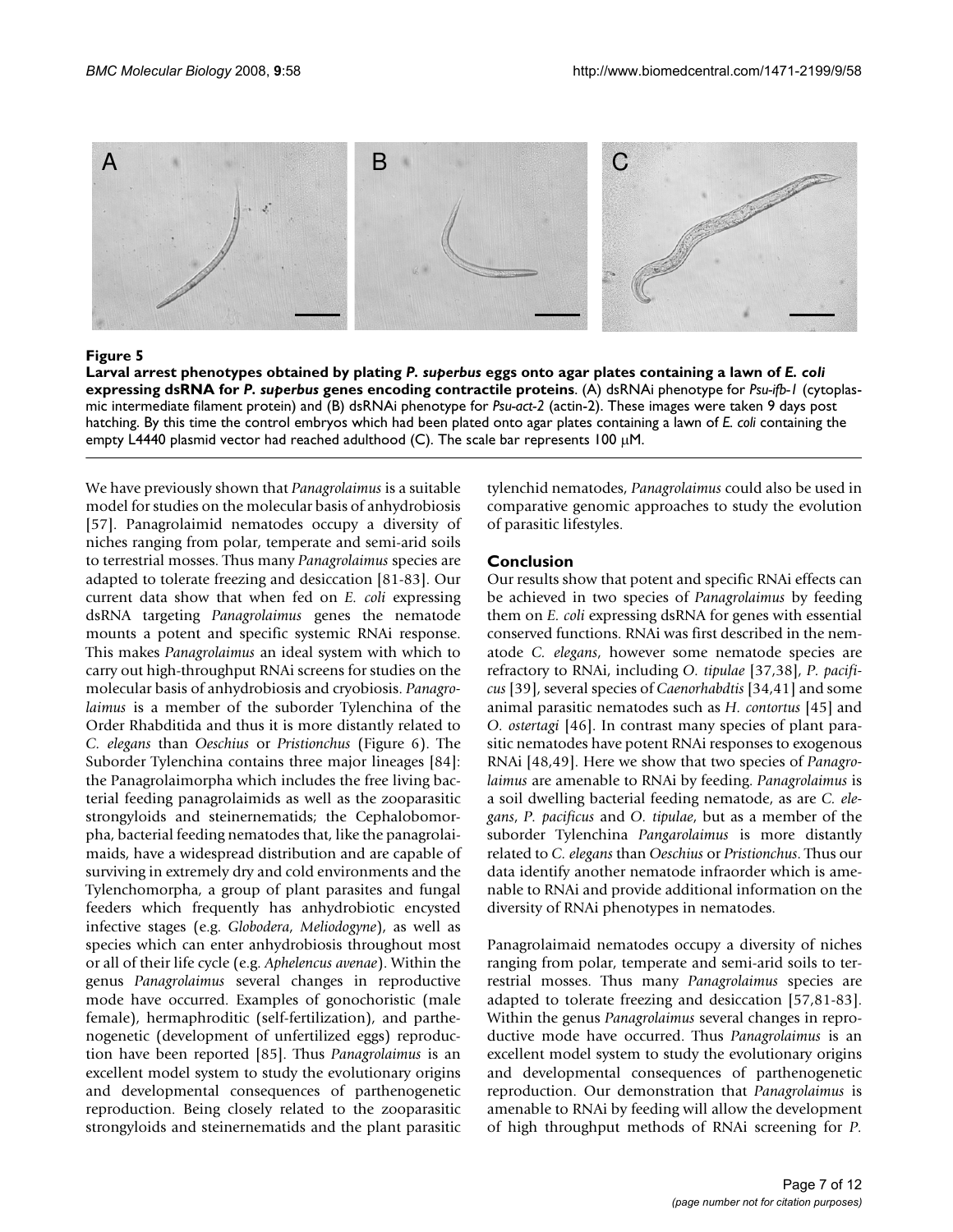



#### The molecular phylogeny of selected members of the Order *Caenorhabditis elegans* **Figure 6** and other rhabditid and tylenchid nematodes Rhabditida showing the phylogenetic relationships between

**The molecular phylogeny of selected members of the Order Rhabditida showing the phylogenetic relationships between** *Caenorhabditis elegans* **and other rhabditid and tylenchid nematodes**. Lineages in blue correspond to free-living nematodes, plant parasite lineages are green and animal parasite lineages are red. This Minimum Evolution tree [92] was constructed using 18S small subunit rRNA gene sequences. Bootstrap values (10,000 replicates) are placed next to the nodes.

*superbus*. This greatly enhances the utility of this nematode as a model system for the study of the molecular biology of anhydrobiosis and cryobiosis and as a possible satellite model nematode for comparative and functional genomics.

#### **Methods**

## *Source and culturing of* **Panagrolaimus sp***. and*  **Caenorhabditis elegans**

The nematode strains *C. elegans* N2, and *Panagrolaimus* sp. PS1159 were obtained from the *Caenorhabditis* Genetics Centre (CGC). *P. superbus* (strain DF5050) was obtained from Prof. Bjorn Sohlenius, Swedish Museum of Natural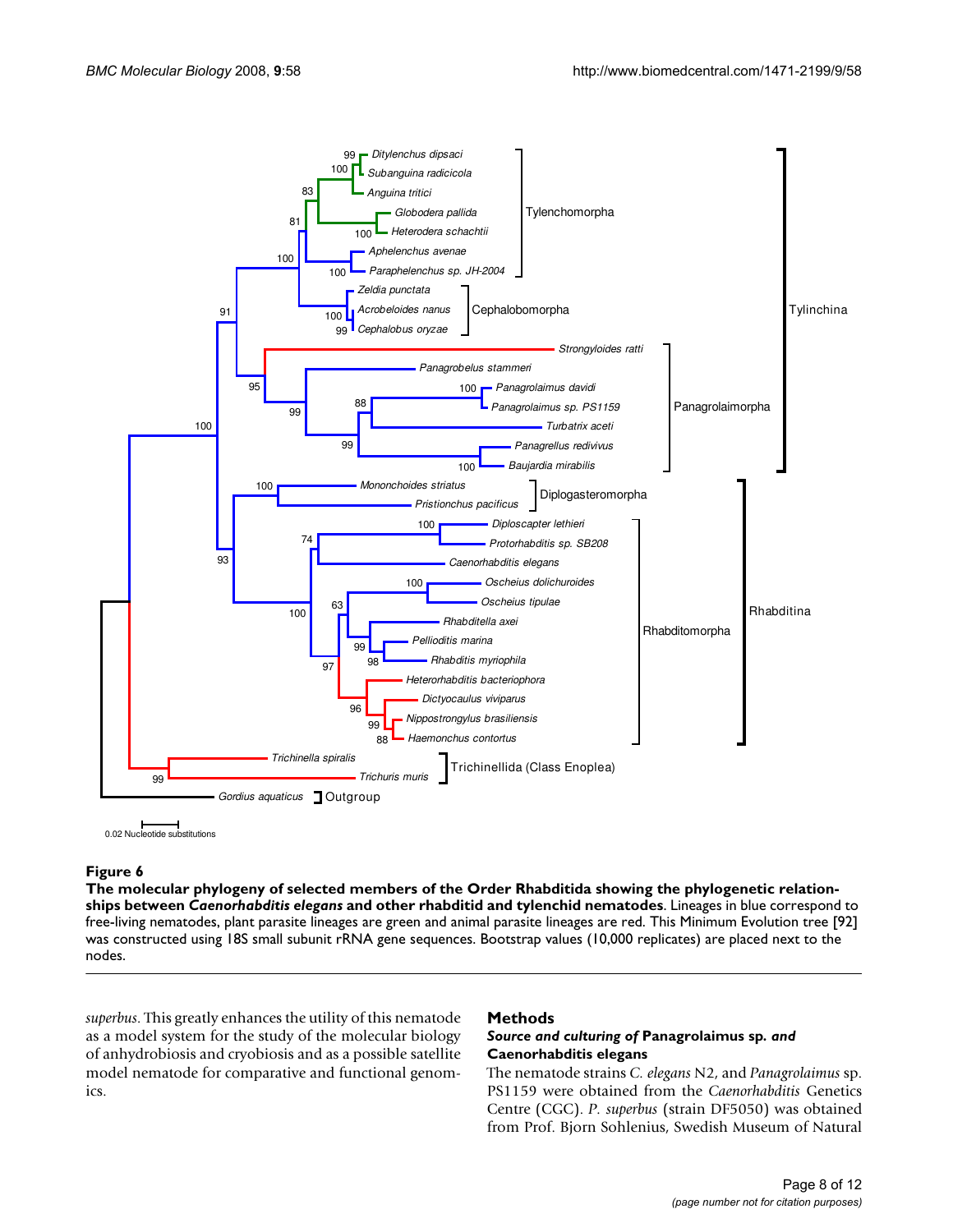History, Stockholm. The nematodes were cultured on NGM agar plates [[57](#page-10-5)].

#### **E. coli** *feeding clones*

Two *E. coli* RNAi feeding clones from the *C. elegans* chromosome I feeding library [\[59](#page-10-6)] were kindly provided by Dr. Julie Ahringer, Department of Genetics, University of Cambridge. These clones contained inserts from the embryonic lethal genes *Ce-ran-4* (R05D11.3) and *Ce-lmn-1* (DY3.2). Bacterial feeding strains were constructed for the *Panagrolaimus* genes using the L4440 plasmid vector [4] and *Escherichia coli* HT115(DE3) cells as described by Kamath and Ahringer [5]. The *Panagrolaimus* genes were selected from a panel of expressed sequence tags (ESTs) which we have generated for *P. superbus* and *Panagrolaimus* sp. PS1159 (Tyson *et al.* unpublished). The target genes were selected based on their gene identity as determined by BLAST analysis [86] and the RNAi phenotypes of their orthologs in *C. elegans*, as listed in WormBase [87]. The accession numbers of the *Panagrolaimus* ESTs and their cDNA fragment sizes are as follows: *ef1b*, EU368942 (625 bp); *rps-2*, EU368941 (649 bp); *ifb-1*, EU368943 (360 bp) and *act-2*, EU368944 (391 bp). Gene fragments of the *ef1b* and *rps-2* genes for insertion into the L4440 plasmid were prepared by PCR using the gene specific primer pairs EF1 Forward/EF1 Reverse and RPS Forward/RPS Reverse (The sequences of these PCR primers are listed in Additional File 1). Gene fragments corresponding to the entire EST sequences of the *ifb-1* and *act-2* genes were prepared from the plasmid name using M13 F and R primers and cloned into the L4440 vector. A separate control experiment (data not presented) showed that an RNAi feeding clone containing dsRNA for the multiple cloning site of the pDNR-LIB plasmid had no observable phenotype when fed to *P. superbus* or *Panagrolaimus* sp. PS1159.

#### *RNAi feeding protocol*

NGM agar plates (9 cm) containing 1 mM iso-propyl-β-Dthiogalactopyranoside (IPTG), 50 ug/ml ampicillin (Amp) and 12.5 ug/ml tetracycline (Tet) were prepared. The plates were allowed to dry inverted for  $\sim$ 4 days at room temperature. They were then were spread with cells from an overnight *E. coli* culture (strain HTT1(DE3)) containing the empty L4440 plasmid (control) or with *E. coli* HTT1(DE3) transformed with an L4440 plasmid containing the target gene fragment inserted into the multiple cloning site, and flanked on both sides by an IPTG-inducible T7 RNA polymerase promoter [4]. The plates were grown at 20°C overnight to allow a lawn of *E. coli* to form and to begin induction and expression of dsRNA. Axenised eggs were prepared from gravid female nematodes by bleaching them with hypochlorite [88]. The axenised eggs were rinsed three times in S Basal buffer [58], then aliquotted onto NGM agar feeding plates. The plates were incubated at 20°C and monitored daily for the presence

of visible RNAi phenotypes in the treated nematodes. To analyse embryonic lethal RNAi phenotypes young L4 stage worms were rinsed from the treatment and control plates using sterile S Basal buffer and approximately 5 worms were transferred to each of 5–8 replicate 3 cm NGM/IPTG/Amp/Tet agar plates containing a lawn of either control *E. coli* or *E. coli* expressing dsRNA for the target gene. These worms were allowed to grow to adulthood and lay eggs for 24 hours and they were then transferred to a second set of replicate plates. The worms were again allowed to lay eggs for 24 hours before being transferred to a third set of plates. The worms were allowed to lay eggs on the third set of plates until laying ceased and the adult worms were then removed from the plates. The number of dead embryos on each of the three sets of plates was determined by microscopic observation over a number of days for both the control and experimental treatments. Standard deviation and standard errors were calculated using the individual counts of surviving nematodes and not on proportional data, but in the histograms survival data are presented as percentage survival.

To observe possible embryonic lethal RNAi phenotypes synchronous eggs from control and RNAi treated cultures were rinsed from the agar surface using S Basal buffer and centrifuged at 3,000 g for five minutes. The concentrated eggs were transferred to a glass slide and gently covered with a glass cover slip. Embryos were observed using an Olympus EX51 microscope fitted with a U-CMAD3 imaging system and an Olympus U-RFL-T camera.

#### *RT-PCR analysis of gene expression levels*

Individual adult female nematodes whose progeny displayed an embryonic lethal RNAi phenotype were used for RT-PCR. RNA was isolated from single nematodes using the Absolutely RNA Microprep Kit (Stratagene), which also included a DNAse treatment prior to the reverse transcription step to remove any genomic DNA (gDNA) contamination. As a control, PCR was attempted on each sample after DNAse treatment and prior to RT-PCR to ensure all gDNA had been removed. PCR samples were then analysed by spectrophotometry and agarose gel electrophoresis and samples showing no gDNA amplification were chosen for RT-PCR experiments. Each worm RNA preparation yielded 30 μl of extracted RNA. Six μl of the extracted RNA solution was used for each RT-PCR reaction. RT-PCR was carried out using the QuanTitect SYBR Green RT-PCR kit (Qiagen). The upstream test forward primers used for RT-PCR analysis targeted a region not included in the dsRNA feeding construct. The primers used were the EF1-F-TEST and the EF1 reverse primers for the *ef1b* gene and the RPS-F-TEST and the RPS reverse primers for the *rps*-2 gene. The sequences of all PCR primers are listed in Additional File 1. RT-PCR was also carried using the D3 expansion region of the ribosomal RNA gene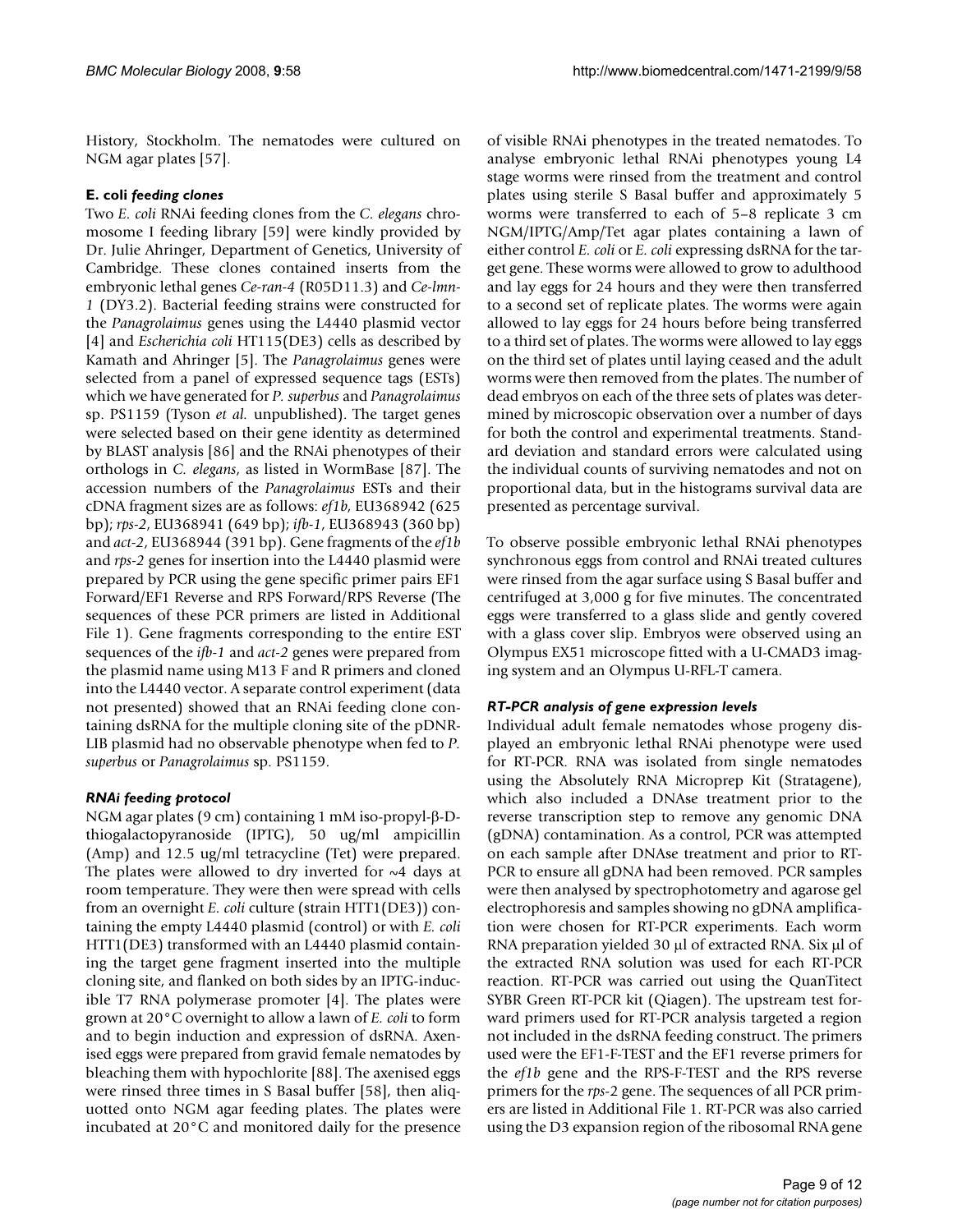as an internal control gene for each single worm RNA preparation. Amplification of the rRNA D3 domain was carried out as described previously [[57](#page-10-5)]. The RT-PCR conditions were as follows: 94°C for 5 min at the start of the reaction was followed by 30 minutes at 50°C to allow reverse transcription of the RNA. The PCR cycling conditions were as follows: 94°C, 1 min; 55°C, 1.5 min; 72°C, 2 min. To obtain PCR product during the linear phase of the PCR reaction a 10 μl aliquot from the PCR reaction mixture was sampled at 20, 25, 30 and 35 cycles for each gene used. The products of the RT-PCR reactions were visualised on 1% agarose gels with 10 μl of each RT-PCR product loaded per gel. Image analysis of the RT-PCR gels was carried out and band intensities were measured in machine units using the ImageQuant™ TL software package from GE Healthcare.

#### *Phylogenetic analyses*

Nucleotide sequences for the 18S small subunit rRNA nuclear gene of 34 taxa were downloaded from the NCBI database [89]. The accession numbers for these sequences are given in Additional File 2. The sequences were aligned using the ClustalW algorithm as implemented in the MEGA software package (version 3.1) [90]. The alignment was manually edited by removing poorly aligned blocks at the 5' and 3' ends and ambiguously aligned internal segments. The final alignment contained 1,275 aligned characters. Phylogenetic trees were constructed using the Neighbor-Joining method [91] and Minimum Evolution method [92] as implemented by MEGA version 3.1. The tree topologies recovered trees by both methods were very similar, differing only in the placement of the *Oscheius* clade (see Figure 6 and Additional File 3).

#### *Statistical analyses*

All statistical analyses were carried out using Minitab™ version 14.1 (Minitab Inc., State College, Pennsylvania, USA). The 2-tailed T-Test was used to test for difference between populations. The null hypothesis that population means are all equal was tested at the *P* = 0.05 level of significance. T-Tests were carried out using the individual counts of surviving nematodes and not on proportional data.

## **Authors' contributions**

AJS and TT did the RNAi experiments. ID selected and tested the *C. elegans* feeding constructs. ID and AJS carried out the microscopy. AJS did the RT-PCR experiments. JB selected and prepared the *Panagrolaimus* sp. PS1159 cDNA sequences. AMB did the phylogenetic reconstruction. AMB, AJS, TT and ID designed the study and AMB coordinated the study. AJS and AMB drafted the manuscript. All authors read and approved the final manuscript.

## **Additional material**

#### **Additional file 1**

*Table 1. Sequences of the PCR primers used for single nematode RT-PCR.* Click here for file [\[http://www.biomedcentral.com/content/supplementary/1471-](http://www.biomedcentral.com/content/supplementary/1471-2199-9-58-S1.doc) 2199-9-58-S1.doc]

## **Additional file 2**

*Table 2. Accession Numbers of the small subunit ribosomal RNA sequences used to construct a molecular phylogeny of selected members of the Order Rhabditida.* Click here for file

[\[http://www.biomedcentral.com/content/supplementary/1471-](http://www.biomedcentral.com/content/supplementary/1471-2199-9-58-S2.doc) 2199-9-58-S2.doc]

## **Additional file 3**

*Additional figure. The molecular phylogeny of selected members of the Order Rhabditida showing the phylogenetic relationships between Caenorhabditis elegans and other rhabditid and tylenchid nematodes. Lineages in blue correspond to free-living nematodes, plant parasite lineages are green and animal parasite lineages are red. This Neighbor-Joining tree [91] was constructed using 18S small subunit rRNA gene sequences. Bootstrap values (10,000 replicates) are placed next to the nodes.*

Click here for file

[\[http://www.biomedcentral.com/content/supplementary/1471-](http://www.biomedcentral.com/content/supplementary/1471-2199-9-58-S3.doc) 2199-9-58-S3.doc]

## **Acknowledgements**

This work was funded by a Science Foundation Ireland Investigator Programme Grant and by the Leverhulme Trust. We thank Dr. Julie Ahringer who kindly sent us the *Caenorhabditis elegans* feeding strains for the *Ce-ran-4* and *Ce-lmn-1* genes.

#### **References**

- 1. Fire A, Xu S, Montgomery MK, Kostas SA, Driver SE, Mello CC: **Potent and specific genetic interference by double-stranded RNA in** *Caenorhabditis elegans***[.](http://www.ncbi.nlm.nih.gov/entrez/query.fcgi?cmd=Retrieve&db=PubMed&dopt=Abstract&list_uids=9486653)** *Nature* 1998, **391:**806-811.
- 2. Montgomery MK, Xu SQ, Fire A: **RNA as a target of doublestranded RNA-mediated genetic interference in** *Caenorhabditis elegans***[.](http://www.ncbi.nlm.nih.gov/entrez/query.fcgi?cmd=Retrieve&db=PubMed&dopt=Abstract&list_uids=9860998)** *Proc Natl Acad Sci USA* 1998, **95:**15502-15507.
- <span id="page-9-0"></span>3. Tabara H, Grishok A, Mello CC: **RNAi in** *C. elegans***[: Soaking in](http://www.ncbi.nlm.nih.gov/entrez/query.fcgi?cmd=Retrieve&db=PubMed&dopt=Abstract&list_uids=9841401) [the genome sequence.](http://www.ncbi.nlm.nih.gov/entrez/query.fcgi?cmd=Retrieve&db=PubMed&dopt=Abstract&list_uids=9841401)** *Science* 1998, **282:**430-431.
- 4. Timmons L, Fire A: **[Specific interference by ingested dsRNA.](http://www.ncbi.nlm.nih.gov/entrez/query.fcgi?cmd=Retrieve&db=PubMed&dopt=Abstract&list_uids=9804418)** *Nature* 1998, **395:**854-854.
- 5. Kamath RS, Ahringer J: **Genome-wide RNAi screening in** *Caenorhabditis elegans***[.](http://www.ncbi.nlm.nih.gov/entrez/query.fcgi?cmd=Retrieve&db=PubMed&dopt=Abstract&list_uids=12828945)** *Methods* 2003, **30:**313-321.
- 6. Zipperlen P, Fraser AG, Kamath RS, Martinez-Campos M, Ahringer J: **Roles for 147 embryonic lethal genes on** *C. elegans* **[chromo](http://www.ncbi.nlm.nih.gov/entrez/query.fcgi?cmd=Retrieve&db=PubMed&dopt=Abstract&list_uids=11483502)[some I identified by RNA interference and video micros](http://www.ncbi.nlm.nih.gov/entrez/query.fcgi?cmd=Retrieve&db=PubMed&dopt=Abstract&list_uids=11483502)[copy.](http://www.ncbi.nlm.nih.gov/entrez/query.fcgi?cmd=Retrieve&db=PubMed&dopt=Abstract&list_uids=11483502)** *EMBO J* 2001, **20(15):**3984-3992.
- 7. Labbe JC, Pacquelet A, Marty T, M G: **A genome wide screen for suppressors of par-2 uncovers potential regulators of PAR protein-dependent cell polarity in** *Caenorhabditis elegans***[.](http://www.ncbi.nlm.nih.gov/entrez/query.fcgi?cmd=Retrieve&db=PubMed&dopt=Abstract&list_uids=16816419)** *Genetics* 2006, **174:**285-295.
- 8. Murphy CT, McCarroll SA, Bargmann CI, Fraser A, Kamath RS, Ahringer J, Li H, Kenyon C: **Genes that act downstream of DAF-16 to influence the lifespan of** *Caenorhabditis elegans***[.](http://www.ncbi.nlm.nih.gov/entrez/query.fcgi?cmd=Retrieve&db=PubMed&dopt=Abstract&list_uids=12845331)** *Nature* 2003, **424:**277-284.
- 9. Hamilton B, Dong Y, Shindo M, Liu W, Odell I, Ruvkun G, Lee SS: **A systematic RNAi screen for longevity genes in** *C. elegans***[.](http://www.ncbi.nlm.nih.gov/entrez/query.fcgi?cmd=Retrieve&db=PubMed&dopt=Abstract&list_uids=15998808)** *Genes Dev* 2005, **19:**1544-1555.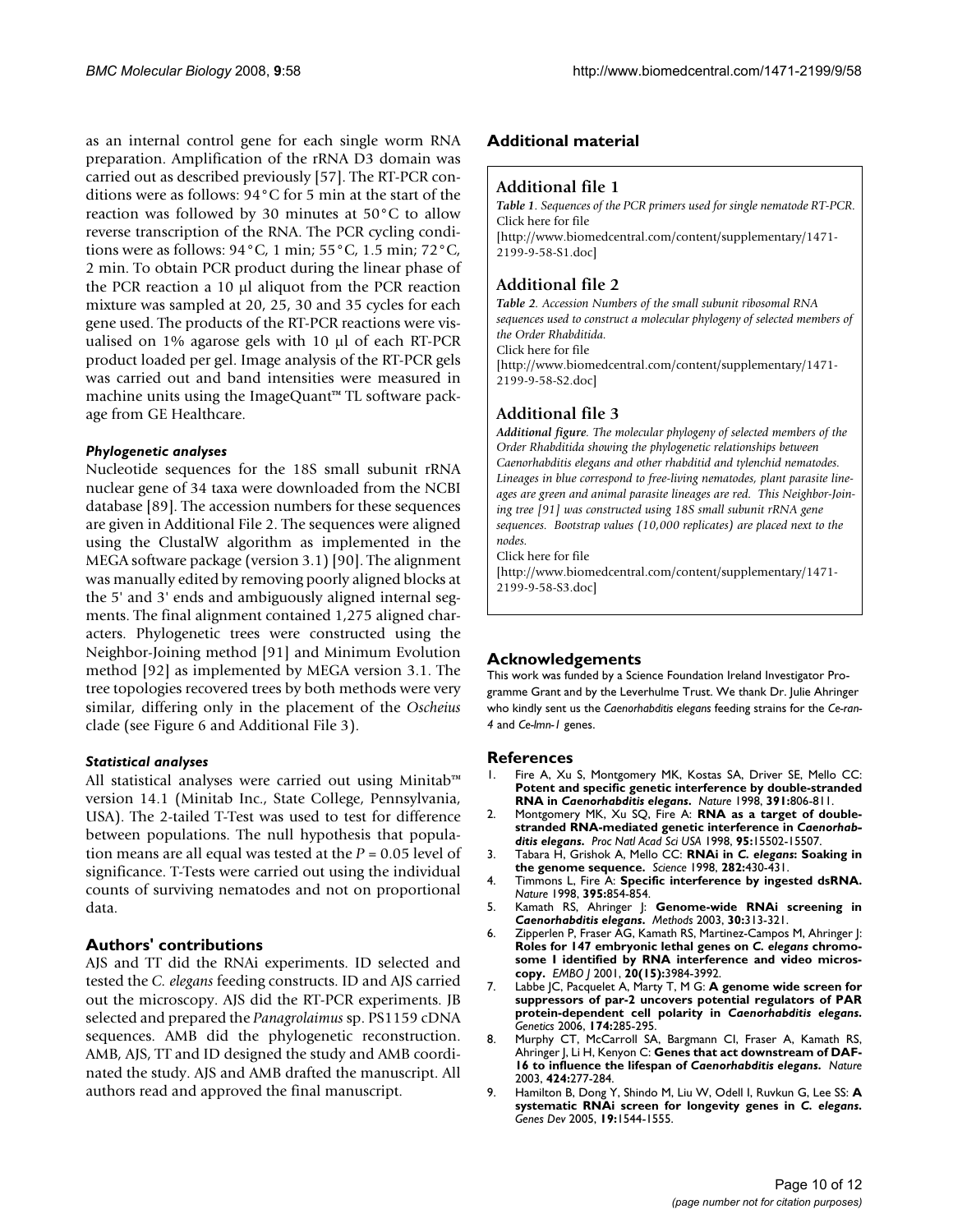- 10. Curran SP, Ruvkun G: **Lifespan regulation by evolutionarily** conserved genes essential for viability. **3(4):**e56.
- 11. Lettre G, Kritikou EA, Jaeggi M, Calixto A, Fraser AG, Kamath RS, Ahringer J, Hengartner MO: **Genome-wide RNAi identifies p53 dependent and -independent regulators of germ cell apoptosis in** *C. elegans***[.](http://www.ncbi.nlm.nih.gov/entrez/query.fcgi?cmd=Retrieve&db=PubMed&dopt=Abstract&list_uids=15272318)** *Cell Death Differ* 2004, **11:**1198-1203.
- <span id="page-10-0"></span>12. Golden A, O'Connell KF: **Silence is golden: combining RNAi and live cell imaging to study cell cycle regulatory genes during** *Caenorhabditis elegans* **[development.](http://www.ncbi.nlm.nih.gov/entrez/query.fcgi?cmd=Retrieve&db=PubMed&dopt=Abstract&list_uids=17189861)** *Methods* 2007, **41:**190-197.
- 13. Schmitz C, Kinge P, Hutter H: **Axon guidance genes identified in a large-scale RNAi screen using the RNAi-hypersensitive** *Caenorhabditis elegans* **[strain nre-1\(hd20\) lin-15b\(hd126\).](http://www.ncbi.nlm.nih.gov/entrez/query.fcgi?cmd=Retrieve&db=PubMed&dopt=Abstract&list_uids=17213328)** *Proc Natl Acad Sci USA* 2007, **104:**834-839.
- 14. Cerutti H, Casas-Mollano JA: **[On the origin and functions of](http://www.ncbi.nlm.nih.gov/entrez/query.fcgi?cmd=Retrieve&db=PubMed&dopt=Abstract&list_uids=16691418) [RNA-mediated silencing: from protists to man.](http://www.ncbi.nlm.nih.gov/entrez/query.fcgi?cmd=Retrieve&db=PubMed&dopt=Abstract&list_uids=16691418)** *Curr Genet* 2006, **50:**81-99.
- 15. Bernstein E, Caudy AA, Hammond SM, Hannon GJ: **[Role for a](http://www.ncbi.nlm.nih.gov/entrez/query.fcgi?cmd=Retrieve&db=PubMed&dopt=Abstract&list_uids=11201747) [bidentate ribonuclease in the initiation step of RNA interfer](http://www.ncbi.nlm.nih.gov/entrez/query.fcgi?cmd=Retrieve&db=PubMed&dopt=Abstract&list_uids=11201747)[ence.](http://www.ncbi.nlm.nih.gov/entrez/query.fcgi?cmd=Retrieve&db=PubMed&dopt=Abstract&list_uids=11201747)** *Nature* 2001, **409:**363-366.
- <span id="page-10-1"></span>16. Hammond SM, Hammond EB, Beach D, Hannon GJ: An RNA**directed nuclease mediates post-transcriptional gene silencing in** *Drosophila* **[cells.](http://www.ncbi.nlm.nih.gov/entrez/query.fcgi?cmd=Retrieve&db=PubMed&dopt=Abstract&list_uids=10749213)** *Nature* 2000, **404:**293-296.
- 17. Nykanen A, Haley B, Zamore PD: **[ATP requirements and small](http://www.ncbi.nlm.nih.gov/entrez/query.fcgi?cmd=Retrieve&db=PubMed&dopt=Abstract&list_uids=11701122) [interfering RNA structure in the RNA interference pathway.](http://www.ncbi.nlm.nih.gov/entrez/query.fcgi?cmd=Retrieve&db=PubMed&dopt=Abstract&list_uids=11701122)** *Cell* 2001, **107:**309-321.
- 18. Pasquinelli AE, Reinhart BJ, Slack F, Martindale MQ, Kuroda MI, Maller B, Hayward DC, Ball EE, Degnan B, Muller P, Spring J, Srinivasan A, Fishman M, Finnerty J, Corbo J, Levine M, Leahy P, Davidson E, Ruvkun G: **[Conservation of the sequence and temporal](http://www.ncbi.nlm.nih.gov/entrez/query.fcgi?cmd=Retrieve&db=PubMed&dopt=Abstract&list_uids=11081512) [expression of let-7 heterochronic regulatory RNA.](http://www.ncbi.nlm.nih.gov/entrez/query.fcgi?cmd=Retrieve&db=PubMed&dopt=Abstract&list_uids=11081512)** *Nature* 2000, **408:**86-89.
- 19. Jones-Rhoades MW, Bartel DP, Bartel B: **MicroRNAs and their regulatory roles in plants.** *Ann Rev Plant Biol* 2006, **57:**19-53.
- 20. Volpe TA, Kidner C, Hall IM, Teng G, Grewal SIS, Martienssen RA: **[Regulation of heterochromatic silencing and histone H3](http://www.ncbi.nlm.nih.gov/entrez/query.fcgi?cmd=Retrieve&db=PubMed&dopt=Abstract&list_uids=12193640) [lysine-9 methylation by RNAi.](http://www.ncbi.nlm.nih.gov/entrez/query.fcgi?cmd=Retrieve&db=PubMed&dopt=Abstract&list_uids=12193640)** *Science* 2002, **297:**1833-1837.
- 21. Wassenegger M: **[The role of the RNAi machinery in hetero](http://www.ncbi.nlm.nih.gov/entrez/query.fcgi?cmd=Retrieve&db=PubMed&dopt=Abstract&list_uids=16009128)[chromatin formation.](http://www.ncbi.nlm.nih.gov/entrez/query.fcgi?cmd=Retrieve&db=PubMed&dopt=Abstract&list_uids=16009128)** *Cell* 2005, **122:**13-16.
- 22. Clemens JC, Worby CA, Simonson-Leff N, Muda M, Maehama T, Hemmings BA, Dixon JE: **Use of double-stranded RNA interference in** *Drosophila* **[cell lines to dissect signal transduction](http://www.ncbi.nlm.nih.gov/entrez/query.fcgi?cmd=Retrieve&db=PubMed&dopt=Abstract&list_uids=10823906) [pathways.](http://www.ncbi.nlm.nih.gov/entrez/query.fcgi?cmd=Retrieve&db=PubMed&dopt=Abstract&list_uids=10823906)** *Proc Natl Acad Sci USA* 2000, **97:**6499-6503.
- 23. Roignant JY, Carre C, Mugat R, Szymczak D, Lepesant JA, Antoniewski C: **Absence of transitive and systemic pathways allows cell-specific and isoform-specific RNAi in** *Drosophila***[.](http://www.ncbi.nlm.nih.gov/entrez/query.fcgi?cmd=Retrieve&db=PubMed&dopt=Abstract&list_uids=12592004)** *RNA* 2003, **9:**299-308.
- 24. Ciche TA, Sternberg PW: **Postembryonic RNAi in Heterorhabditis bacteriophora: a nematode insect parasite and host for insect pathogenic symbionts.** *BMC Dev Biol* 2007, **7:**101.
- 25. Alvarado AS, Newmark PA: **[Double-stranded RNA specifically](http://www.ncbi.nlm.nih.gov/entrez/query.fcgi?cmd=Retrieve&db=PubMed&dopt=Abstract&list_uids=10220416) [disrupts gene expression during planarian regeneration.](http://www.ncbi.nlm.nih.gov/entrez/query.fcgi?cmd=Retrieve&db=PubMed&dopt=Abstract&list_uids=10220416)** *Proc Natl Acad Sci USA* 1999, **96:**5049-5054.
- 26. Lohmann JU, Endl I, Bosch TCG: **Silencing of developmental genes in** *Hydra***[.](http://www.ncbi.nlm.nih.gov/entrez/query.fcgi?cmd=Retrieve&db=PubMed&dopt=Abstract&list_uids=10491269)** *Dev Biol* 1999, **214:**211-214.
- 27. Dong Y, Friedrich M: **[Nymphal RNAi: systemic RNAi mediated](http://www.ncbi.nlm.nih.gov/entrez/query.fcgi?cmd=Retrieve&db=PubMed&dopt=Abstract&list_uids=16202143) [gene knockdown in juvenile grasshopper.](http://www.ncbi.nlm.nih.gov/entrez/query.fcgi?cmd=Retrieve&db=PubMed&dopt=Abstract&list_uids=16202143)** *BMC Biotech* 2005, **5:**25.
- <span id="page-10-2"></span>28. Ciudad L, Piulachs MD, Belles X: **Systemic RNAi of the cockroach vitellogenin receptor results in a phenotype similar to that of the** *Drosophila* **[yolkless mutant.](http://www.ncbi.nlm.nih.gov/entrez/query.fcgi?cmd=Retrieve&db=PubMed&dopt=Abstract&list_uids=16403020)** *FEBS J* 2006, **273:**325-335.
- 29. Klahre U, Crete P, Leuenberger SA, Iglesias VA, Meins F: **[High](http://www.ncbi.nlm.nih.gov/entrez/query.fcgi?cmd=Retrieve&db=PubMed&dopt=Abstract&list_uids=12181491) [molecular weight RNAs and small interfering RNAs induce](http://www.ncbi.nlm.nih.gov/entrez/query.fcgi?cmd=Retrieve&db=PubMed&dopt=Abstract&list_uids=12181491) [systemic posttranscriptional gene silencing in plants.](http://www.ncbi.nlm.nih.gov/entrez/query.fcgi?cmd=Retrieve&db=PubMed&dopt=Abstract&list_uids=12181491)** *Proc Natl Acad Sci USA* 2002, **99:**11981-11986.
- 30. Bezanilla M, Pan A, Quatrano RS: **RNA interference in the moss** *Physcomitrella patens***[.](http://www.ncbi.nlm.nih.gov/entrez/query.fcgi?cmd=Retrieve&db=PubMed&dopt=Abstract&list_uids=14555775)** *Plant Physiol* 2003, **133:**470-474.
- 31. Voinnet O: **[Non-cell autonomous RNA silencing.](http://www.ncbi.nlm.nih.gov/entrez/query.fcgi?cmd=Retrieve&db=PubMed&dopt=Abstract&list_uids=16242131)** *FEBS Lett* 2005, **579:**5858-5871.
- 32. Small I: **[RNAi for revealing and engineering plant gene func](http://www.ncbi.nlm.nih.gov/entrez/query.fcgi?cmd=Retrieve&db=PubMed&dopt=Abstract&list_uids=17287115)[tions.](http://www.ncbi.nlm.nih.gov/entrez/query.fcgi?cmd=Retrieve&db=PubMed&dopt=Abstract&list_uids=17287115)** *Curr Opin Biotechnol* 2007, **18:**148-153.
- <span id="page-10-3"></span>33. Winston WM, Molodowitch C, Hunter CP: **Systemic RNAi in** *C. elegans* **[requires the putative transmembrane protein SID-1.](http://www.ncbi.nlm.nih.gov/entrez/query.fcgi?cmd=Retrieve&db=PubMed&dopt=Abstract&list_uids=11834782)** *Science* 2002, **295:**2456-2459.
- 34. Winston WM, Sutherlin M, Wright AJ, Feinberg EH, Hunter CP: *Caenorhabditis elegans* **[SID-2 is required for environmental](http://www.ncbi.nlm.nih.gov/entrez/query.fcgi?cmd=Retrieve&db=PubMed&dopt=Abstract&list_uids=17563372) [RNA interference.](http://www.ncbi.nlm.nih.gov/entrez/query.fcgi?cmd=Retrieve&db=PubMed&dopt=Abstract&list_uids=17563372)** *Proc Natl Acad Sci USA* 2007, **104:**10565-10570.
- 35. Feinberg EH, Hunter CP: **[Transport of dsRNA into cells by the](http://www.ncbi.nlm.nih.gov/entrez/query.fcgi?cmd=Retrieve&db=PubMed&dopt=Abstract&list_uids=12970568) [transmembrane protein SID-1.](http://www.ncbi.nlm.nih.gov/entrez/query.fcgi?cmd=Retrieve&db=PubMed&dopt=Abstract&list_uids=12970568)** *Science* 2003, **301:**1545-1547.
- 36. DaRocha WD, Otsu K, Teixeira SMR, Donelson JE: **Tests of cytoplasmic RNA interference (RNAi) and construction of a tetracycline-inducible T7 promoter system in** *Trypanosoma cruzi***[.](http://www.ncbi.nlm.nih.gov/entrez/query.fcgi?cmd=Retrieve&db=PubMed&dopt=Abstract&list_uids=14698430)** *Mol Biochem Parasitol* 2004, **133:**175-186.
- 37. Louvet-Vallée S, Kolotuev I, Podbilewicz B, Felix MA: **Control of vulval competence and centering in the nematode** *Oscheius* **[sp.](http://www.ncbi.nlm.nih.gov/entrez/query.fcgi?cmd=Retrieve&db=PubMed&dopt=Abstract&list_uids=12586702) [1 CEW1.](http://www.ncbi.nlm.nih.gov/entrez/query.fcgi?cmd=Retrieve&db=PubMed&dopt=Abstract&list_uids=12586702)** *Genetics* 2003, **163:**133.
- 38. Félix MA: *Oscheius tipulae***.** *WormBook* 2006 [\[http://www.worm](http://www.wormbook.org) [book.org](http://www.wormbook.org)].
- 39. Pires-DaSilva A, Sommer RJ: **[Conservation of the global sex](http://www.ncbi.nlm.nih.gov/entrez/query.fcgi?cmd=Retrieve&db=PubMed&dopt=Abstract&list_uids=15155582) [determination gene tra-1 in distantly related nematodes.](http://www.ncbi.nlm.nih.gov/entrez/query.fcgi?cmd=Retrieve&db=PubMed&dopt=Abstract&list_uids=15155582)** *Genes Dev* 2004, **18:**1198-1208.
- 40. Sommer RJ: *Pristionchus pacificus***[.](http://www.ncbi.nlm.nih.gov/entrez/query.fcgi?cmd=Retrieve&db=PubMed&dopt=Abstract&list_uids=18050490)** *WormBook* 2006 [\[http://](http://www.wormbook.org) [www.wormbook.org](http://www.wormbook.org)].
- 41. Descotte V, Montgomery MK: **Differing susceptibilities to RNAi within the** *Caenorhabditis clade***.** *Dev Biol* 2003, **259:**466.
- 42. Tijsterman M, Okihara KL, Thijssen K, Plasterk RHA: **PPW-1, a PAZ/PIWI protein required for efficient germline RNAi, is defective in a natural isolate of** *C. elegans***[.](http://www.ncbi.nlm.nih.gov/entrez/query.fcgi?cmd=Retrieve&db=PubMed&dopt=Abstract&list_uids=12225671)** *Curr Biol* 2002, **12(17):**1535-1540.
- 43. Tolia NH, Joshua-Tor L: **[Slicer and the Argonautes.](http://www.ncbi.nlm.nih.gov/entrez/query.fcgi?cmd=Retrieve&db=PubMed&dopt=Abstract&list_uids=17173028)** *Nat Chem Biol* 2007, **3:**36-43.
- 44. Parker JS, Barford D: **[Argonaute: a scaffold for the function of](http://www.ncbi.nlm.nih.gov/entrez/query.fcgi?cmd=Retrieve&db=PubMed&dopt=Abstract&list_uids=17029813) [short regulatory RNAs.](http://www.ncbi.nlm.nih.gov/entrez/query.fcgi?cmd=Retrieve&db=PubMed&dopt=Abstract&list_uids=17029813)** *Trends Biochem Sci* 2006, **31:**622-630.
- 45. Geldhof P, Murray L, Couthier A., Gilleard J, McLauchlan G, Knox D, Britton C: **Testing the efficacy of RNA interference in** *Haemonchus contortus***[.](http://www.ncbi.nlm.nih.gov/entrez/query.fcgi?cmd=Retrieve&db=PubMed&dopt=Abstract&list_uids=16469321)** *Int J Parasitol* 2006, **36:**801-810.
- 46. Visser A, Geldhof P, De Maere V, Knox DP, Vercruysse J, Claerebout E: **Efficacy and specificity of RNA interference in larval lifestages of** *Ostertagia ostertagi***[.](http://www.ncbi.nlm.nih.gov/entrez/query.fcgi?cmd=Retrieve&db=PubMed&dopt=Abstract&list_uids=16879764)** *Parasitology* 2006, **133:**777-783.
- 47. Knox DP, Geldhof P, Visser A, Britton C: **[RNA interference in](http://www.ncbi.nlm.nih.gov/entrez/query.fcgi?cmd=Retrieve&db=PubMed&dopt=Abstract&list_uids=17276139) [parasitic nematodes of animals: a reality check?](http://www.ncbi.nlm.nih.gov/entrez/query.fcgi?cmd=Retrieve&db=PubMed&dopt=Abstract&list_uids=17276139)** *Trends Parasitol* 2007, **23:**105-107.
- 48. Urwin PE, Lilley CJ, Atkinson HJ: **[Ingestion of double-stranded](http://www.ncbi.nlm.nih.gov/entrez/query.fcgi?cmd=Retrieve&db=PubMed&dopt=Abstract&list_uids=12182331) [RNA by preparasitic juvenile cyst nematodes leads to RNA](http://www.ncbi.nlm.nih.gov/entrez/query.fcgi?cmd=Retrieve&db=PubMed&dopt=Abstract&list_uids=12182331) [interference.](http://www.ncbi.nlm.nih.gov/entrez/query.fcgi?cmd=Retrieve&db=PubMed&dopt=Abstract&list_uids=12182331)** *Mol Plant Microbe Interact* 2002, **15:**747-752.
- 49. Bakhetia M, Charlton W, Atkinson HJ, McPherson M: **RNA interference of dual oxidase in the plant nematode** *Meloidogyne incognita. Mol Plant Microbe Interact* 2005, **18(1099-1106):**.
- 50. Viney ME, Thompson F|: [Two hypotheses to explain why RNA](http://www.ncbi.nlm.nih.gov/entrez/query.fcgi?cmd=Retrieve&db=PubMed&dopt=Abstract&list_uids=18028931) **[interference does not work in animal parasitic nematodes.](http://www.ncbi.nlm.nih.gov/entrez/query.fcgi?cmd=Retrieve&db=PubMed&dopt=Abstract&list_uids=18028931)** *Int J Parasitol* 2008, **38:**43-47.
- <span id="page-10-4"></span>51. Worby CA, Simonson-Leff N, Dixon JE: **RNA interference of gene expression (RNAi) in cultured** *Drosophila* **[cells.](http://www.ncbi.nlm.nih.gov/entrez/query.fcgi?cmd=Retrieve&db=PubMed&dopt=Abstract&list_uids=11752672)** *Sci STKE* 2001, **2001(95):**pl1.
- 52. Saleh MC, van Rij RP, Hekele A, Gillis A, Foley E, O'Farrell PH, Andino R: **[The endocytic pathway mediates cell entry of dsRNA to](http://www.ncbi.nlm.nih.gov/entrez/query.fcgi?cmd=Retrieve&db=PubMed&dopt=Abstract&list_uids=16862146) [induce RNAi silencing.](http://www.ncbi.nlm.nih.gov/entrez/query.fcgi?cmd=Retrieve&db=PubMed&dopt=Abstract&list_uids=16862146)** *Nat Cell Biol* 2006, **8(8):**793-802.
- 53. Plasterk RHA: **[RNA silencing: The genome's immune system.](http://www.ncbi.nlm.nih.gov/entrez/query.fcgi?cmd=Retrieve&db=PubMed&dopt=Abstract&list_uids=12016302)** *Science* 2002, **296:**1263-1265.
- 54. Buchon N, Vaury C: **[RNAi: a defensive RNA-silencing against](http://www.ncbi.nlm.nih.gov/entrez/query.fcgi?cmd=Retrieve&db=PubMed&dopt=Abstract&list_uids=16369574) [viruses and transposable elements.](http://www.ncbi.nlm.nih.gov/entrez/query.fcgi?cmd=Retrieve&db=PubMed&dopt=Abstract&list_uids=16369574)** *Heredity* 2006, **96:**195-202.
- 55. Li F, Ding SW: **[Virus counterdefense: Diverse strategies for](http://www.ncbi.nlm.nih.gov/entrez/query.fcgi?cmd=Retrieve&db=PubMed&dopt=Abstract&list_uids=16768647) [evading the RNA-silencing immunity.](http://www.ncbi.nlm.nih.gov/entrez/query.fcgi?cmd=Retrieve&db=PubMed&dopt=Abstract&list_uids=16768647)** *Annu Rev Microbiol* 2006, **60:**503-531.
- 56. Peiser L, Mukhopadhyay S, Gordon S: **[Scavenger receptors in](http://www.ncbi.nlm.nih.gov/entrez/query.fcgi?cmd=Retrieve&db=PubMed&dopt=Abstract&list_uids=11790542) [innate immunity.](http://www.ncbi.nlm.nih.gov/entrez/query.fcgi?cmd=Retrieve&db=PubMed&dopt=Abstract&list_uids=11790542)** *Curr Opin Immunol* 2002, **14:**123-128.
- <span id="page-10-5"></span>57. Shannon AJ, Browne JA, Boyd J, Fitzpatrick DA, Burnell AM: **The anhydrobiotic potential and molecular phylogenetics of species and strains of** *Panagrolaimus* **[\(Nematoda, Panagrolaimi](http://www.ncbi.nlm.nih.gov/entrez/query.fcgi?cmd=Retrieve&db=PubMed&dopt=Abstract&list_uids=15939782)[dae\).](http://www.ncbi.nlm.nih.gov/entrez/query.fcgi?cmd=Retrieve&db=PubMed&dopt=Abstract&list_uids=15939782)** *J Exp Biol* 2005, **208:**2433-2445.
- 58. Brenner S: **The genetics of** *Caenorhabditis elegans***[.](http://www.ncbi.nlm.nih.gov/entrez/query.fcgi?cmd=Retrieve&db=PubMed&dopt=Abstract&list_uids=4366476)** *Genetics* 1974, **77:**71-94.
- <span id="page-10-6"></span>59. Fraser AG KRS Zipperlen P, Martinez-Campos M, Sohrmann M, Ahringer J,: **Functional genomic analysis of** *C. elegans* **[chromo](http://www.ncbi.nlm.nih.gov/entrez/query.fcgi?cmd=Retrieve&db=PubMed&dopt=Abstract&list_uids=11099033)[some I by systematic RNA interference.](http://www.ncbi.nlm.nih.gov/entrez/query.fcgi?cmd=Retrieve&db=PubMed&dopt=Abstract&list_uids=11099033)** *Nature* 2000, **408:**325-330.
- 60. Liu J, Ben-Shahar TR, Riemer D, Treinin M, Spann P, Weber K, Fire A, Y. G: **Essential roles for** *Caenorhabditis elegans* **[lamin gene in](http://www.ncbi.nlm.nih.gov/entrez/query.fcgi?cmd=Retrieve&db=PubMed&dopt=Abstract&list_uids=11071918) [nuclear organization, cell cycle progression, and spatial](http://www.ncbi.nlm.nih.gov/entrez/query.fcgi?cmd=Retrieve&db=PubMed&dopt=Abstract&list_uids=11071918)**